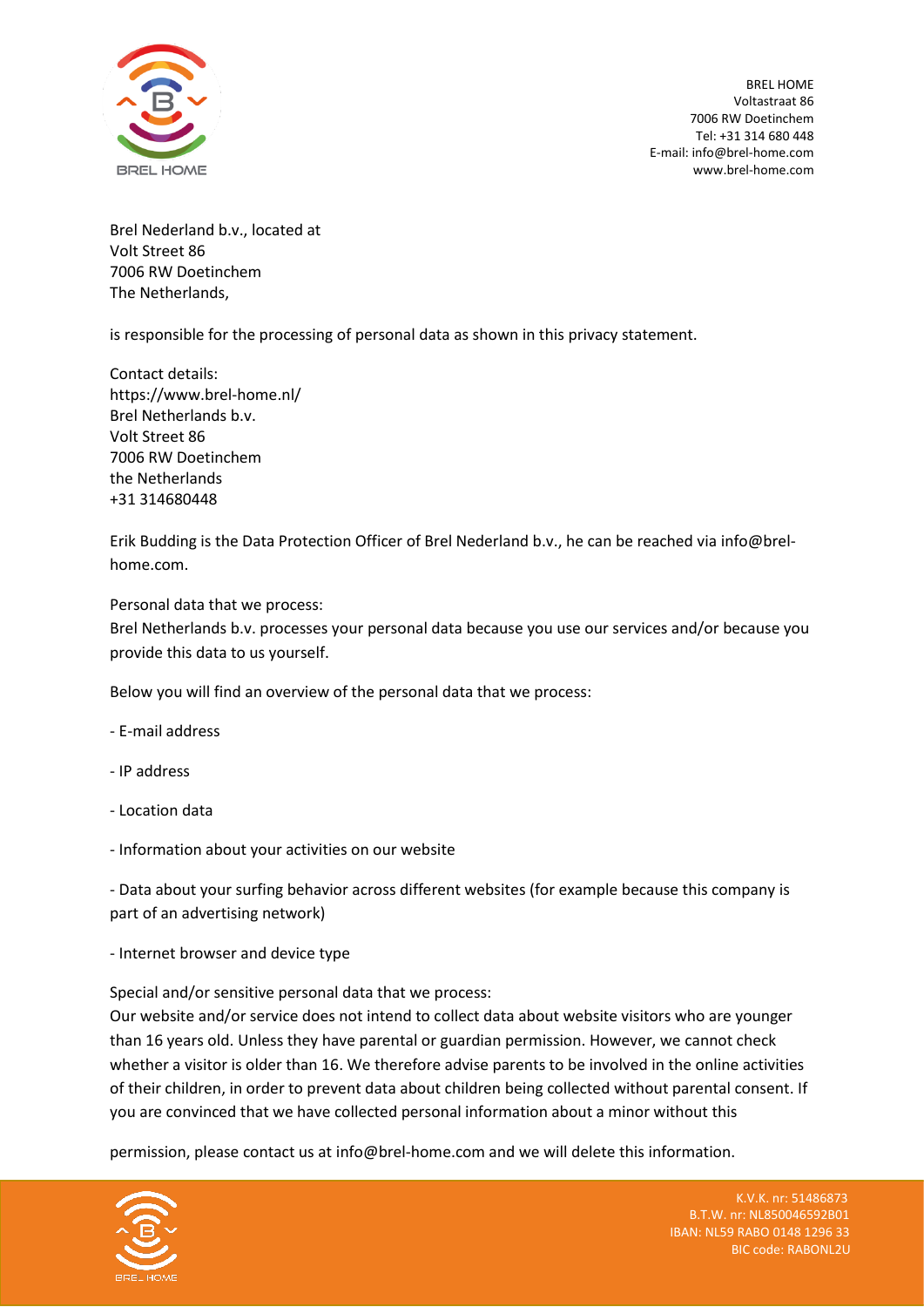

BREL HOME Voltastraat 86 7006 RW Doetinchem Tel: +31 314 680 448 E-mail: info@brel-home.com www.brel-home.com

For what purpose and on what basis we process personal data: Brel Netherlands b.v. processes your personal data for the following purposes:

- Sending our newsletter and/or advertising brochure
- To be able to call or e-mail you if this is necessary to be able to carry out our services
- Inform you about changes to our services and products
- Offer you the option to create an account
- To deliver goods and services to you

## Automated decision making:

Brel Netherlands b.v. does not make decisions based on automated processing on matters that can have (significant) consequences for people. This concerns decisions that are taken by computer programs or systems, without involving a person (for example an employee of Brel Nederland b.v.).

# How long we keep personal data:

Brel Netherlands b.v. does not store your personal data longer than is strictly necessary to realize the purposes for which your data is collected. We use the legal retention periods for personal data.

## Sharing personal data with third parties:

Brel Netherlands b.v. does not sell your data to third parties and will only provide it if this is necessary for the execution of our agreement with you or to comply with a legal obligation. We conclude an agreement with companies that process your data on our behalf to ensure the same level of security and confidentiality of your data. Brel Netherlands b.v. remains responsible for these processing operations.

## Cookies, or similar techniques, that we use:

Brel Netherlands b.v. uses functional, analytical and tracking cookies. A cookie is a small text file that is stored in the browser of your computer, tablet or smartphone when you first visit this website. Brel Netherlands b.v. uses cookies with a purely technical functionality. These ensure that the website works properly and that, for example, your preferred settings are remembered. These cookies are also used to make the website work properly and to be able to optimize it. In addition, we place cookies that keep track of your surfing behaviour so that we can offer customized content and advertisements.

On your first visit to our website, we already informed you about these cookies and we asked for your permission to place them.



K.V.K. nr: 51486873 B.T.W. nr: NL850046592B01 IBAN: NL59 RABO 0148 1296 33 BIC code: RABONL2U